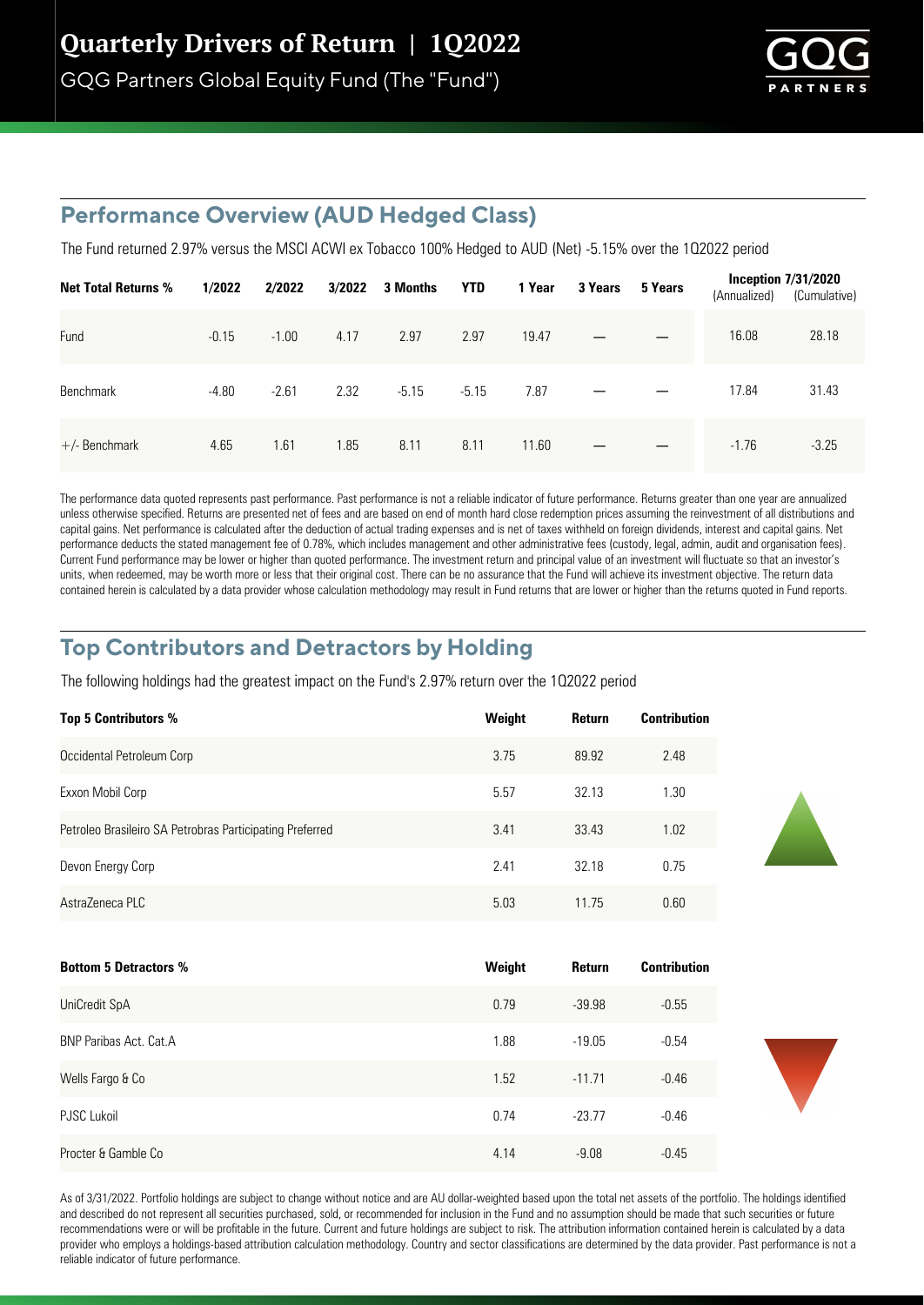GQG Partners Global Equity Fund (The "Fund")



#### **Active Return Attribution by Sector**

The following sectors were the quarter's largest relative contributors to the Fund's active return of 8.11%

| Top 5 Sectors %        | Fund<br>Weight | Bench<br>Weight | $+/-$<br>Weight | <b>Fund</b><br>Return | Bench<br>Return | $+/-$<br>Return | <b>Alloc</b><br><b>Effect</b> | Select<br><b>Effect</b> | <b>Active</b><br><b>Return</b> |
|------------------------|----------------|-----------------|-----------------|-----------------------|-----------------|-----------------|-------------------------------|-------------------------|--------------------------------|
| Energy                 | 21.34          | 4.13            | 17.21           | 29.47                 | 21.07           | 8.41            | 3.98                          | 1.41                    | 5.39                           |
| Information Technology | 6.42           | 22.56           | $-16.14$        | $-6.02$               | $-12.88$        | 6.86            | 0.57                          | 0.78                    | 1.35                           |
| <b>Materials</b>       | 6.92           | 4.92            | 1.99            | 22.27                 | 0.81            | 21.46           | 0.11                          | 1.22                    | 1.33                           |
| <b>Health Care</b>     | 18.40          | 11.62           | 6.78            | 0.70                  | $-6.59$         | 7.29            | 0.04                          | 1.29                    | 1.33                           |
| Consumer Discretionary | 1.17           | 11.97           | $-10.80$        | $-20.73$              | $-13.80$        | $-6.94$         | 0.63                          | 0.07                    | 0.70                           |

| <b>Bottom 5 Sectors %</b>     | Fund<br>Weight           | Bench<br>Weight | $+/-$<br>Weight | Fund<br>Return           | Bench<br><b>Return</b> | $+/-$<br><b>Return</b>   | <b>Alloc</b><br><b>Effect</b> | <b>Select</b><br><b>Effect</b> | Active<br><b>Return</b> |
|-------------------------------|--------------------------|-----------------|-----------------|--------------------------|------------------------|--------------------------|-------------------------------|--------------------------------|-------------------------|
| <b>Financials</b>             | 17.08                    | 14.92           | 2.17            | $-6.57$                  | $-3.26$                | $-3.31$                  | 0.19                          | $-0.86$                        | $-0.67$                 |
| <b>Industrials</b>            | 0.29                     | 9.66            | $-9.36$         | $-35.00$                 | $-8.75$                | $-26.25$                 | 0.08                          | $-0.10$                        | $-0.01$                 |
| <b>Consumer Staples</b>       | 15.60                    | 6.35            | 9.25            | $-6.61$                  | $-7.54$                | 0.93                     | $-0.12$                       | 0.12                           | 0.00                    |
| <b>Real Estate</b>            | $\overline{\phantom{m}}$ | 2.69            | $-2.69$         | $\overline{\phantom{m}}$ | $-8.23$                | $\overline{\phantom{0}}$ | 0.01                          |                                | 0.01                    |
| <b>Communication Services</b> | 5.90                     | 8.40            | $-2.50$         | $-12.08$                 | $-13.35$               | 1.27                     | 0.10                          | 0.05                           | 0.14                    |

#### **Active Return Attribution by Country**

The following countries were the quarter's largest relative contributors to the Fund's active return of 8.11%

| <b>Top 5 Countries %</b>    | <b>Fund</b><br>Weight | Bench<br>Weight        | $+/-$<br>Weight | <b>Fund</b><br>Return    | Bench<br>Return        | $+/-$<br>Return          | <b>Alloc</b><br><b>Effect</b> | <b>Select</b><br><b>Effect</b> | <b>Active</b><br>Return |
|-----------------------------|-----------------------|------------------------|-----------------|--------------------------|------------------------|--------------------------|-------------------------------|--------------------------------|-------------------------|
| <b>United States</b>        | 57.88                 | 60.84                  | $-2.96$         | 4.17                     | $-8.04$                | 12.21                    | $-0.01$                       | 6.87                           | 6.86                    |
| Brazil                      | 5.59                  | 0.55                   | 5.04            | 40.07                    | 31.62                  | 8.45                     | 1.71                          | 0.25                           | 1.96                    |
| United Kingdom              | 13.11                 | 3.57                   | 9.54            | 6.48                     | $-1.72$                | 8.20                     | 0.39                          | 1.13                           | 1.51                    |
| Taiwan                      | 1.41                  | 1.88                   | $-0.47$         | $-3.41$                  | $-9.49$                | 6.09                     | 0.22                          | 0.14                           | 0.36                    |
| China                       | 0.02                  | 3.57                   | $-3.55$         | 0.35                     | $-16.68$               | 17.03                    | 0.32                          | 0.01                           | 0.34                    |
|                             |                       |                        |                 |                          |                        |                          |                               |                                |                         |
| <b>Bottom 5 Countries %</b> | <b>Fund</b><br>Weight | <b>Bench</b><br>Weight | $+/-$<br>Weight | <b>Fund</b><br>Return    | <b>Bench</b><br>Return | $+/-$<br>Return          | <b>Alloc</b><br><b>Effect</b> | <b>Select</b><br><b>Effect</b> | <b>Active</b><br>Return |
| Italy                       | 2.23                  | 0.53                   | 1.69            | $-22.43$                 | $-12.40$               | $-10.03$                 | $-0.27$                       | $-0.30$                        | $-0.57$                 |
| <b>Russian Federation</b>   | 1.36                  | 0.26                   | 1.10            | $-32.76$                 | $-59.64$               | 26.88                    | $-0.53$                       | 0.11                           | $-0.42$                 |
| Australia                   | 0.01                  | 1.85                   | $-1.84$         | $-0.59$                  | 5.28                   | $-5.87$                  | $-0.24$                       | 0.00                           | $-0.24$                 |
| France                      | 3.86                  | 2.89                   | 0.96            | $-15.67$                 | $-11.35$               | $-4.32$                  | $-0.05$                       | $-0.14$                        | $-0.18$                 |
| South Africa                |                       | 0.42                   | $-0.42$         | $\overline{\phantom{0}}$ | 17.08                  | $\overline{\phantom{m}}$ | $-0.09$                       |                                | $-0.09$                 |

As of 3/31/2022. Portfolio holdings are subject to change without notice and are AU dollar-weighted based upon the total net assets of the portfolio. The holdings identified and described do not represent all securities purchased, sold, or recommended for inclusion in the Fund and no assumption should be made that such securities or future recommendations were or will be profitable in the future. Current and future holdings are subject to risk. The attribution information contained herein is calculated by a data provider who employs a holdings-based attribution calculation methodology. Country and sector classifications are determined by the data provider. Past performance is not a reliable indicator of future performance.